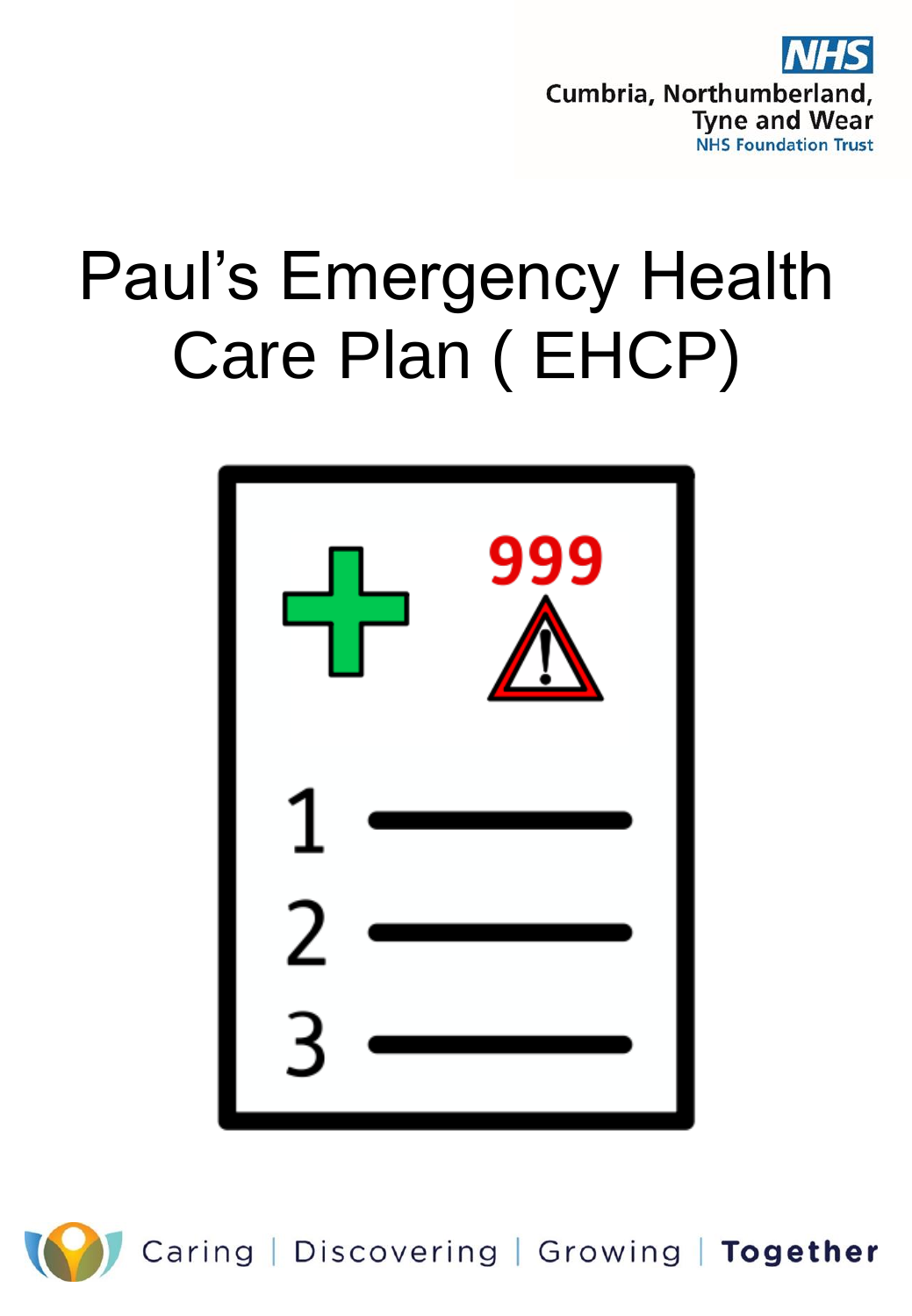Paul is 60 years old.

He lives in a small group home.

Paul loves bird watching.

He has bird boxes outside his bedroom windows.

He likes trips out to Beamish and Washington Wildfowl Park.

He likes to look at photos of his family.









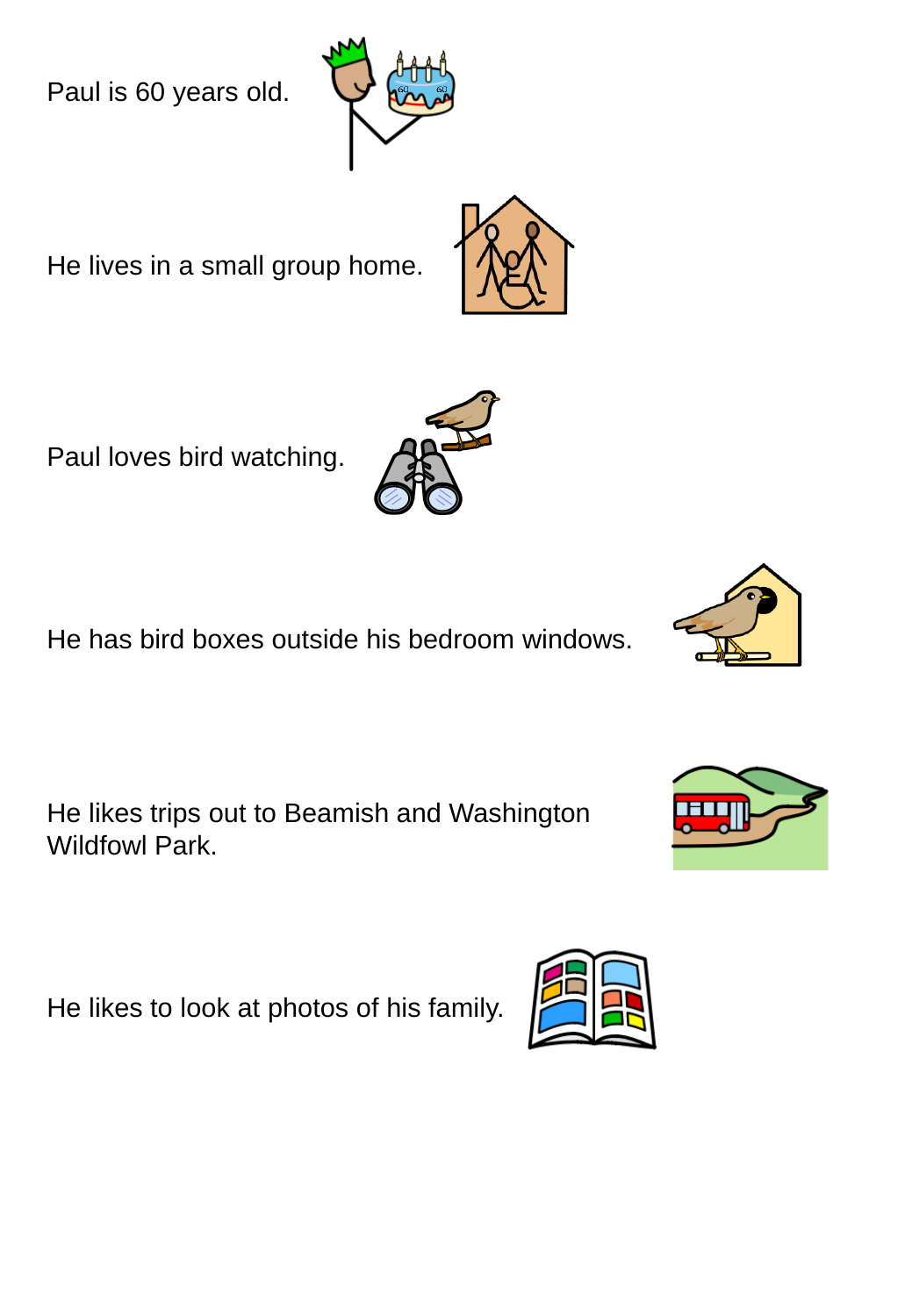Paul has epilepsy.



Sometimes Paul has to go to hospital because of his epilepsy. He has seizures.

Paul does not like going to hospital.



Paul gets upset when he goes to hospital.

Paul also has bowel cancer.





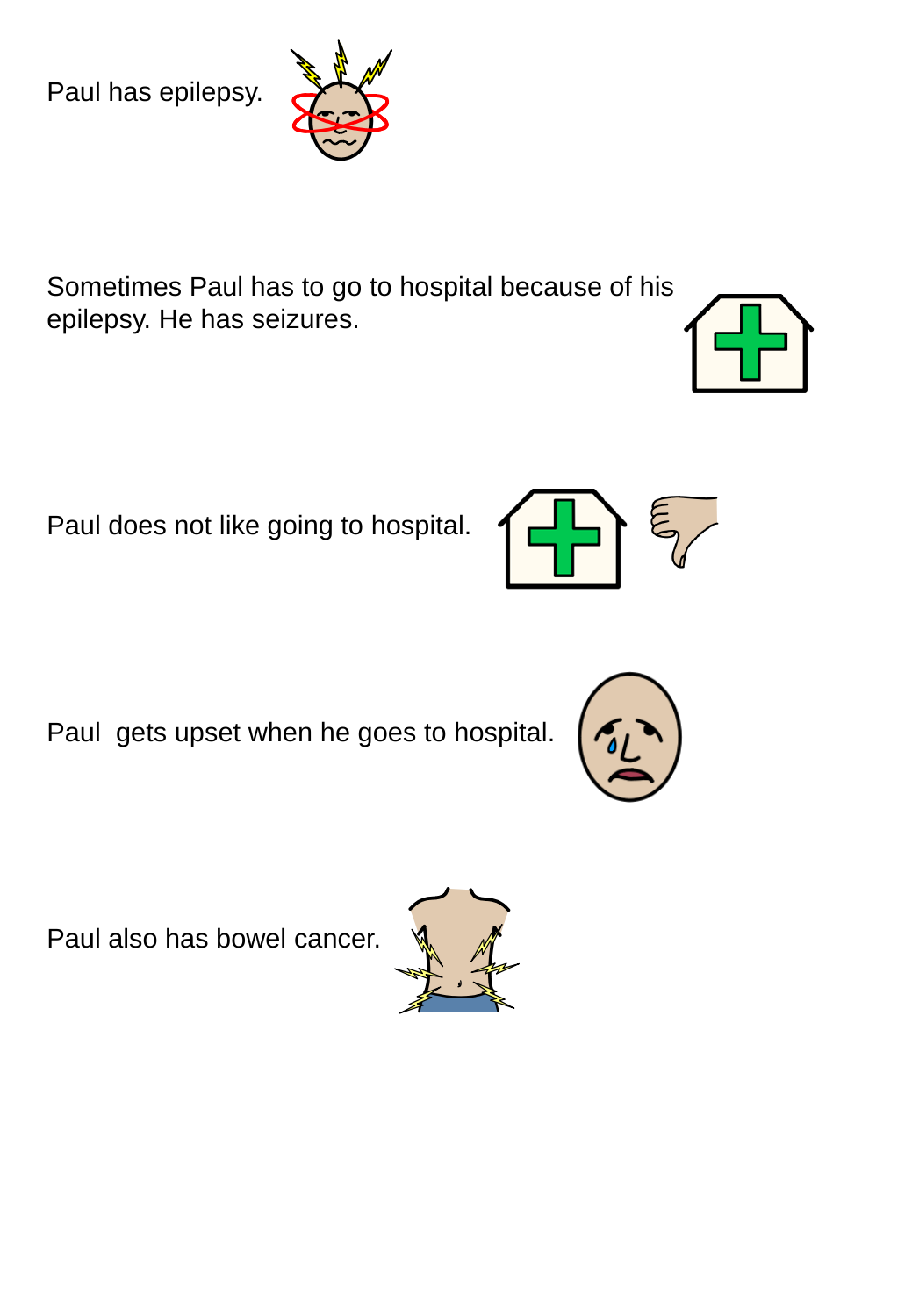To help Paul his:







Family **Family Staff team** 



Advocate District nurses



Doctors **Learning disability team** 



Are working together.



They are thinking about what medical emergencies Paul might have.

They are thinking about how to help Paul when he has a medical emergency.



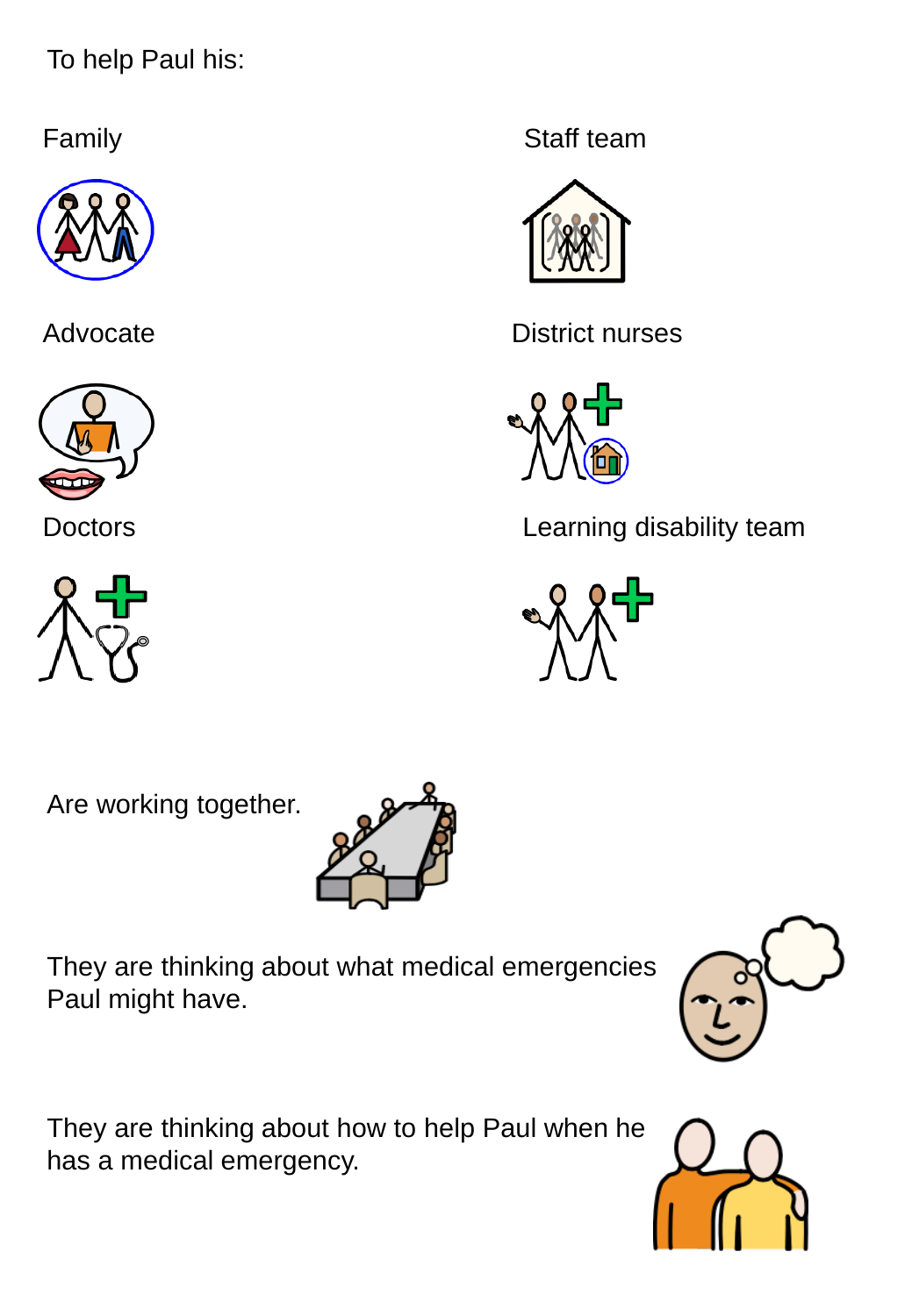Paul does not have capacity to make decisions.

The people who care for Paul follow the Mental Capacity Act to make decisions for him.

Paul's emergency health care plan has plan A and Plan B.



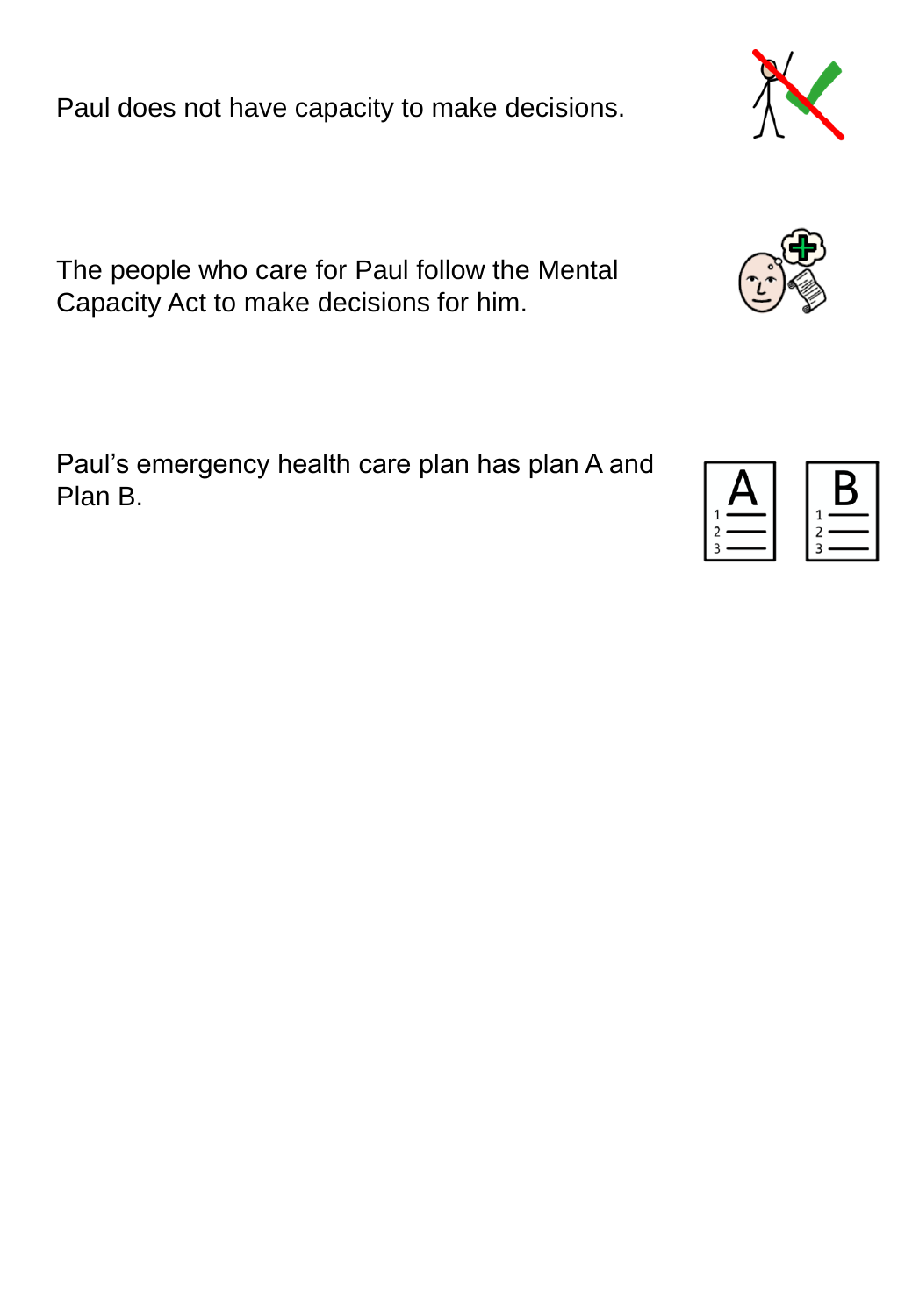Paul is happy enjoying his life and still going out on his trips out.

If he has a seizure his staff team should give him his medication at home.

This medication is called rescue medication.

If this medication does not work Paul should go to hospital for emergency treatment.







## Plan A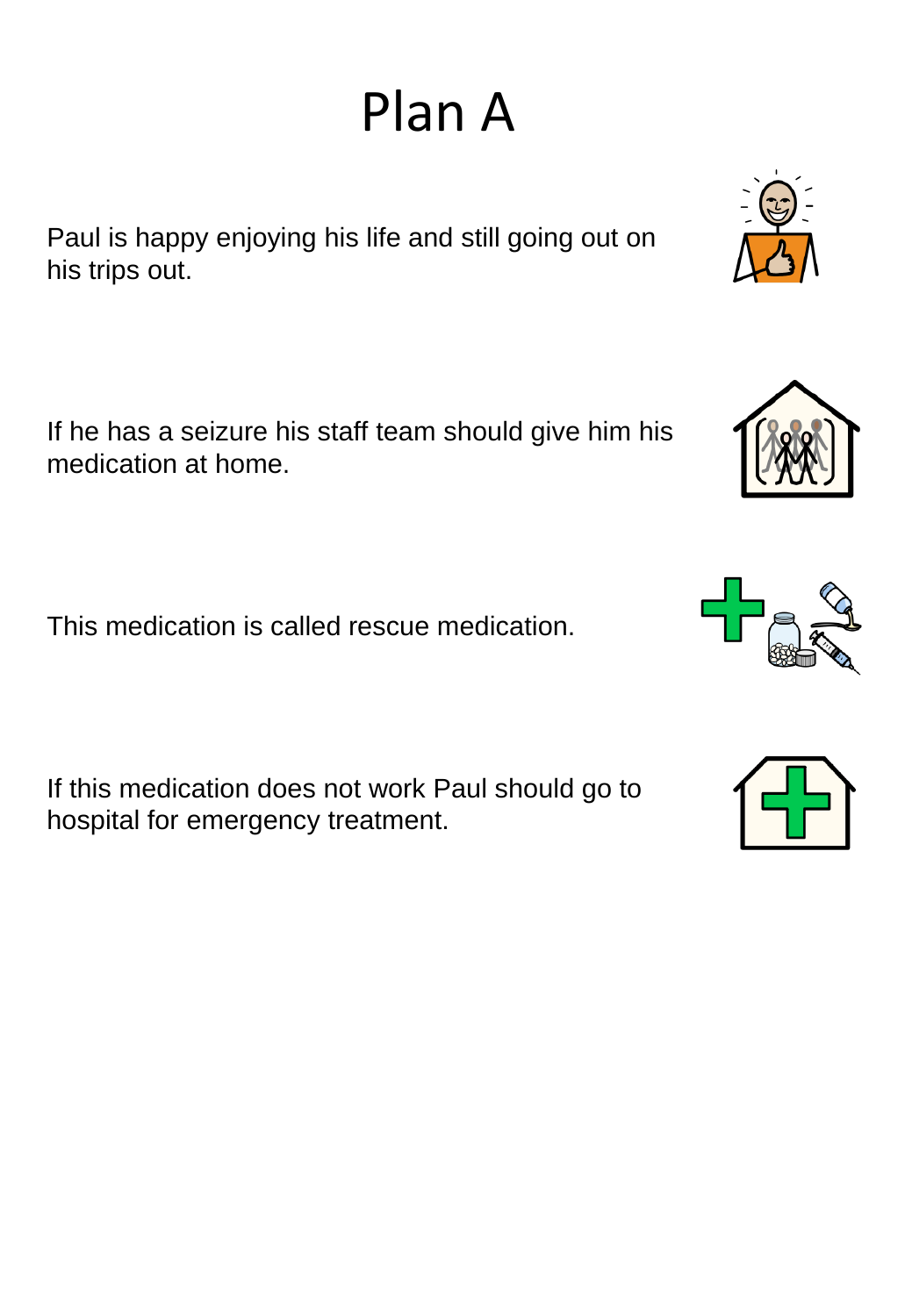## Plan B

If Paul is dying from his bowel cancer he should be looked after at home by his staff team.

This is called end of life care.

If Paul has a seizure his staff team should give him his medication (rescue medication) at home.

If his medication does not work Paul's community nurses and doctors can help with his rescue medication.







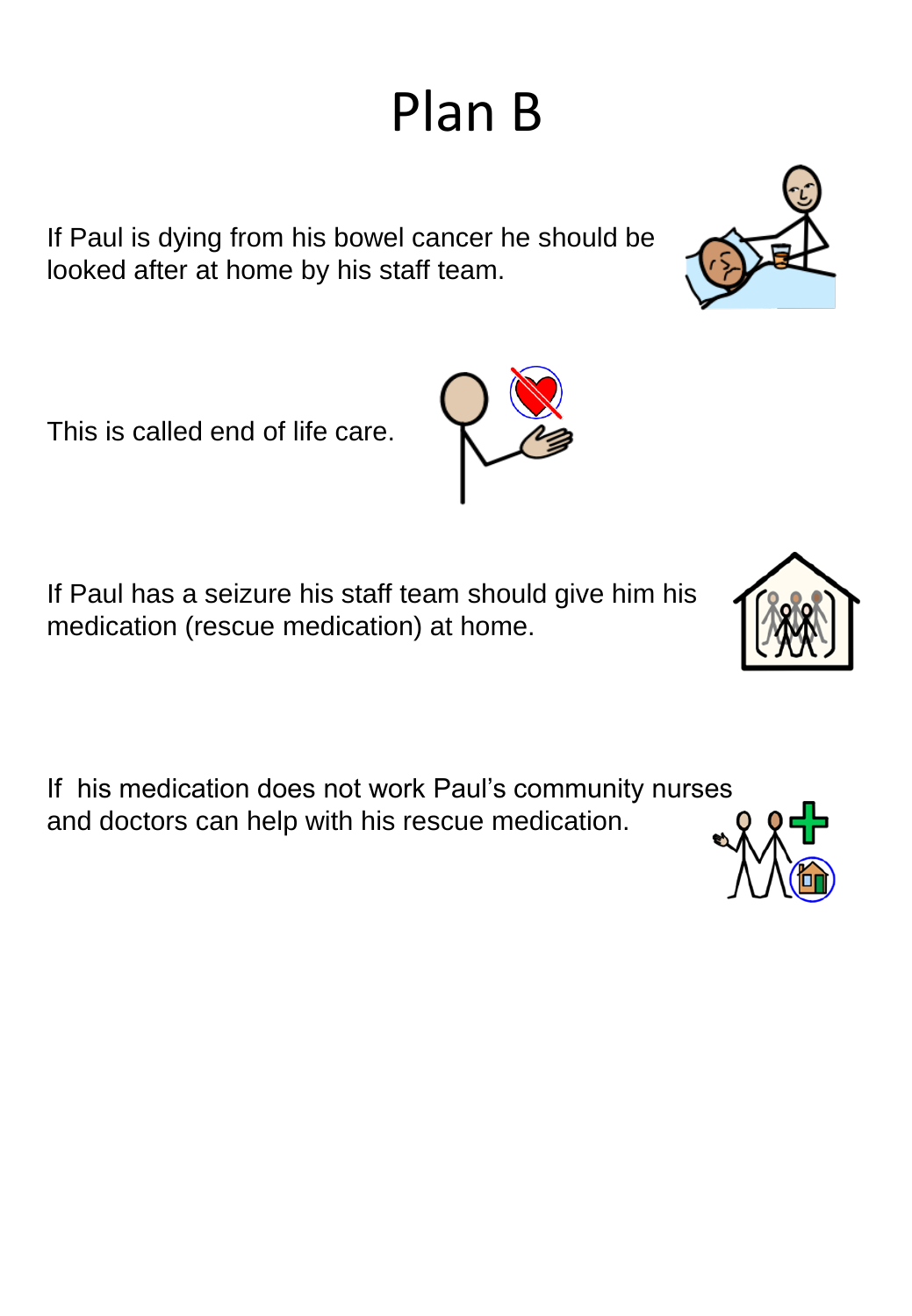This Emergency Health Care Plan (ECHP) allows Paul to stay at home if he is dying from his bowel cancer.

Paul can still go hospital if he needs to.

All of the people looking after Paul think this is best for Paul.